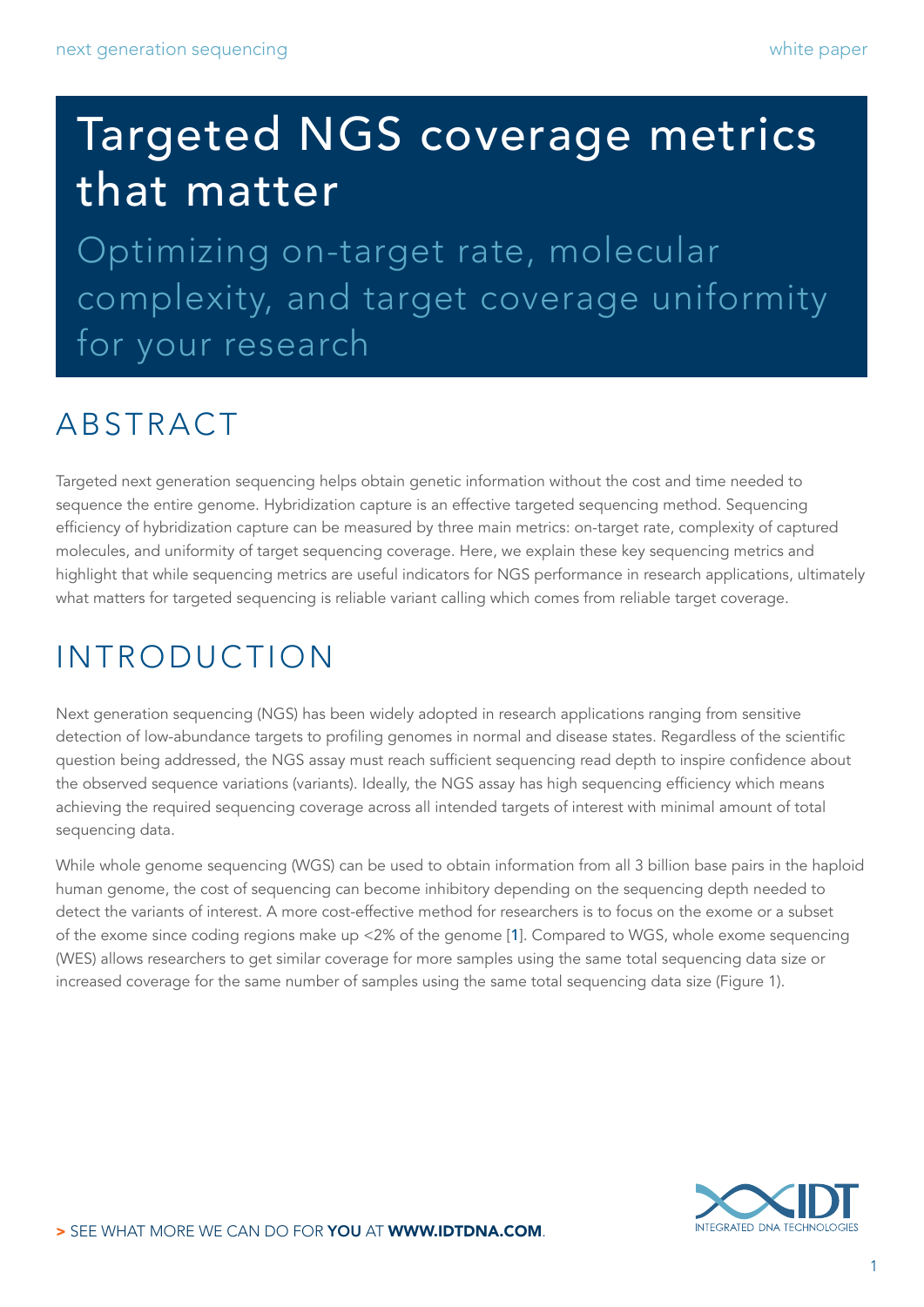Hybridization capture is an effective and proven method to carry out targeted next generation sequencing (Figure 1) [[2](#page-7-1)]. Nucleic acid samples (DNA or RNA) are typically converted to WGS libraries with sequencing platform-specific adapter sequences in a process called library preparation. In the subsequent hybridization capture step, libraries are incubated with biotinylated oligonucleotides called probes which are complementary to the target sequence. If sample-specific barcode sequences are incorporated during library preparation, multiple libraries may be pooled together to carry out multiplexed hybridization capture. The hybridization reaction also includes blocking oligonucleotides (dark blue in Figure 1B) that prevent non-specific interactions among adapter sequences that can cause off-target capture. Streptavidin is used to capture the biotinylated probe-DNA hybrids from solution, and non-specific interactions are washed away. Target-enriched libraries are PCR-amplified to obtain sufficient quantity of each target for sequencing. Many hybridization-capture assays aim to achieve similar read depth across all targets with the use of a single pool of probes, typically called a panel. In some cases, multiple panels may be combined during hybridization to achieve the different levels of coverage for different targets in a single sequencing run.

Sequencing efficiency of targeted NGS assays can be characterized by three main variables: on-target rate, complexity of captured molecules, and uniformity of target sequencing coverage. This paper reviews these key sequencing metrics. While sequencing metrics are useful indicators for NGS assay performance, what matters for targeted sequencing is reliable variant calling which requires reliable target coverage.



Figure 1. Schematic of hybridization capture workflow which reduces sequencing cost per sample compared to whole genome sequencing (WGS). (A) WGS covers the entire genome but comes with higher cost per sample than targeted sequencing. As sequencing becomes more targeted from WGS to whole exome sequencing (WES) smaller panels, more samples and/or higher coverage can be delivered with the same amount of sequencing data. (B) Hybridization capture enriches target sequences from WGS libraries. Using targeted sequencing requires adding more steps compared to WGS in the workflow but saves substantial sequencing cost and downstream analysis time.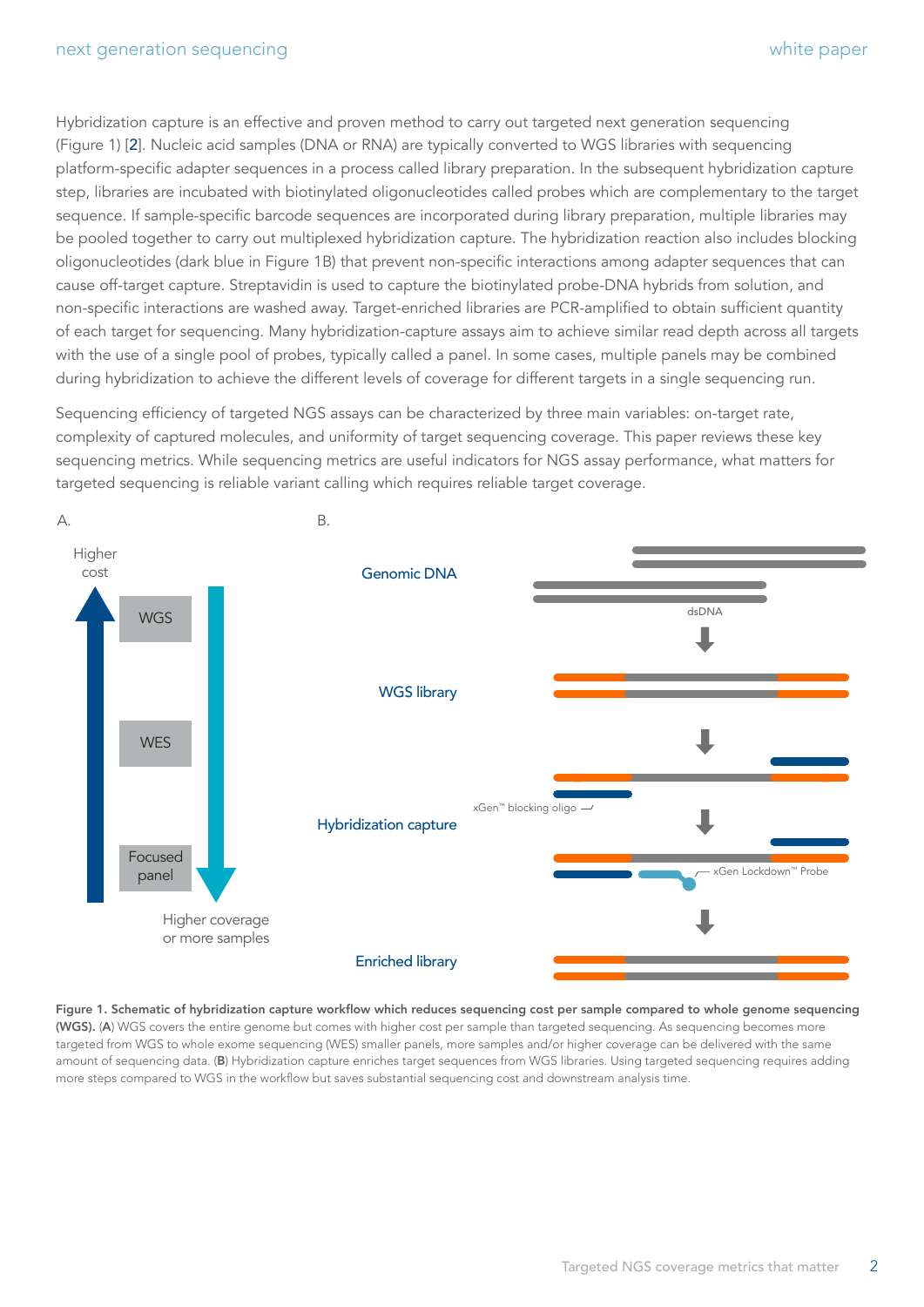## High on-target rate increases the amount of usable sequencing data

In a hybridization capture workflow, probes are designed to be complementary to the targeted regions so that they will hybridize to the targets of interest. The resulting probe and target DNA duplex is captured on streptavidinimmobilized beads; the fragments that are not bound to a probe are washed away. High specificity between the probe and target DNA during capture reduces sequencing of unintended targets and makes a significant impact upon the amount of usable data coming from the sequencer. For example, if 60% of the sequencing reads are specific to the target regions of interest, and 40% of the reads are non-specific, then 40% of the sequencing data are not useful for the intended goal of the research experiment.

Sequencing reads that are specific to the target region are called "on-target," and reads that are from regions which were not targeted are called "off-target." Target capture specificity can be measured by the on-target rate which is defined by the ratio of sequenced reads that are specific to the targeted region of interest to the total number of reads that are mapped to the genome (Figure 2). Picard HsMetrics offers a standard on-target rate metric (PCT\_SELECTED\_BASES) that can be conveniently referenced by NGS users to get a standard estimate of the ontarget rate [[3](#page-7-2)].

On-target rate is important in optimizing sequencing efficiency because it maximizes the generation of usable sequencing data (illustrated in Figure 3B). Hybridization-based capture workflow solutions offered by various manufacturers have on-target rates as low as 50% and as high as 90% [[4](#page-7-3), [5](#page-7-4)]. Depending on the sequencing platform, even a seemingly moderate 10% increase in on-target rate can translate to a significant increase in usable sequencing data.



Figure 2. Usable sequencing data is generated from on-target reads. On-target sequencing reads map to or near the target region (light blue). Unintended target reads that map to regions in the genome that were not targeted are called off-target reads which lower sequencing efficiency.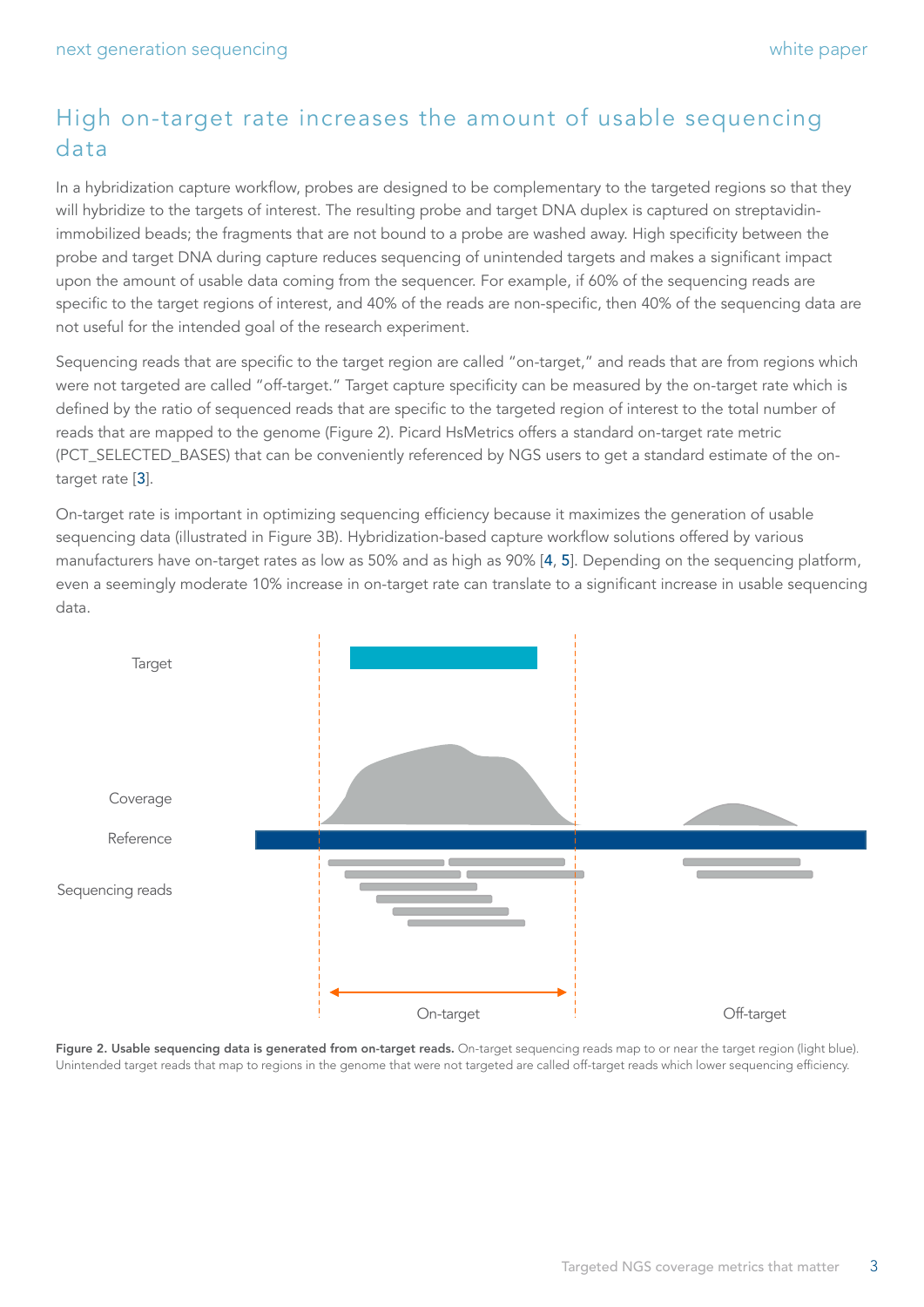### Higher complexity maximizes the usability of the on-target reads

Another NGS metric, called complexity, increases the accuracy of identifying sequence variants. Complexity refers to the number of unique molecules from the sample that are represented in the final sequencing data (Figure 3A). There are several factors that contribute to diversity of unique molecules in the final sequencing data. Two key factors are the conversion of initial input DNA into libraries and on-target rate during hybridization capture.

The number of unique molecules in the targeted portion of a sample library can be estimated using the Picard metric: HS\_LIBRARY\_SIZE. Since this estimate is an extrapolation from the number of on-target reads for the sample, HS library size measurements can be used to compare panels of equal size with similar total sequencing depth.

Duplication rate (percent duplication) from Picard Duplication Metrics, among others, can be used to estimate how many reads in the sample do not represent unique molecules. Duplicates are reads with the same start and stop sites, and duplication rate is calculated as the fraction of duplicates in the total number of mapped reads. An elevated duplication rate could be the result of a low-complexity library, but it could also arise from deeper sequencing. High duplication from deep sequencing is useful in error correction analysis that helps differentiate between sequence artifacts and real mutations present at low abundance. For applications that do not require error correction, duplicate sequencing reads have little use, and therefore, a lower duplication rate correlates with higher complexity and a more efficient use of the sequencing data. On-target rate and complexity metrics can be considered together to assess how much of the sequencing data is usable (Figure 3B). For more information on duplication rate, see the article, [Minimizing duplicates and obtaining uniform coverage in multiplexed target enrichment sequencing](https://www.idtdna.com/pages/education/decoded/article/minimizing-duplicates-and-obtaining-uniform-coverage-in-multiplexed-target-enrichment-sequencing). For more information about error correction, see the analysis guideline, [xGen™ Dual Index UMI Adapters\\*—Tech Access:](https://sfvideo.blob.core.windows.net/sitefinity/docs/default-source/user-guide-manual/analysis-guideline-variant-calling-data-with-umis.pdf?sfvrsn=d0aa3207_32)  [Processing sequence data with unique molecular identifiers \(UMIs\)](https://sfvideo.blob.core.windows.net/sitefinity/docs/default-source/user-guide-manual/analysis-guideline-variant-calling-data-with-umis.pdf?sfvrsn=d0aa3207_32).

It is helpful to look at both the HS library size and duplication rate to monitor complexity because they are not always inversely correlated. Higher duplication rate can also come from higher on-target rate which increases target sequencing depth for the same amount of total sequencing data. For example, hybridization captures performed with or without blocking oligos resulted in higher on-target rate and lower on-target rate, respectively (Figure 3C). When blocking oligos are used to increase on-target rate, the HS library size does not change, but duplication rate increases. The mean target coverage metric confirms the increase in target sequencing depth, and it is this sequencing efficiency that leads to the higher duplication rate. This example highlights the importance of interpreting the two complexity metrics in context with other sequencing metrics.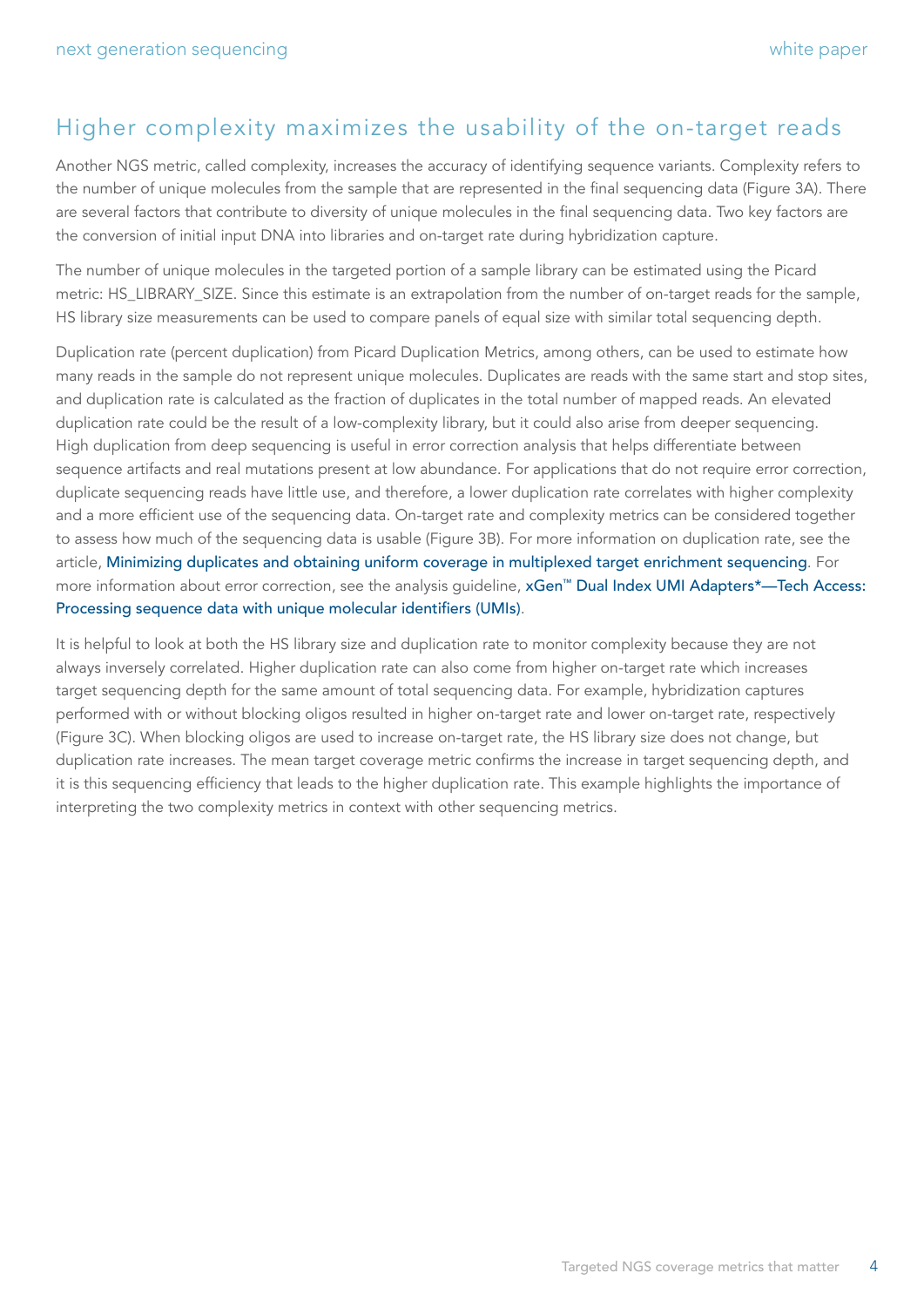

Figure 3. High on-target rate and high complexity yields more usable sequencing data. (A) Diagram of high- and low-complexity libraries generated by targeted sequencing workflows. Sequencing a low-complexity library would miss detection of low-abundance targets depicted in orange (lost during library prep) and light blue (lost during hybridization capture). (B) High on-target rate and low duplication rate together increase the usability of sequencing data. (C) Increased duplication rate does not always indicate lower complexity.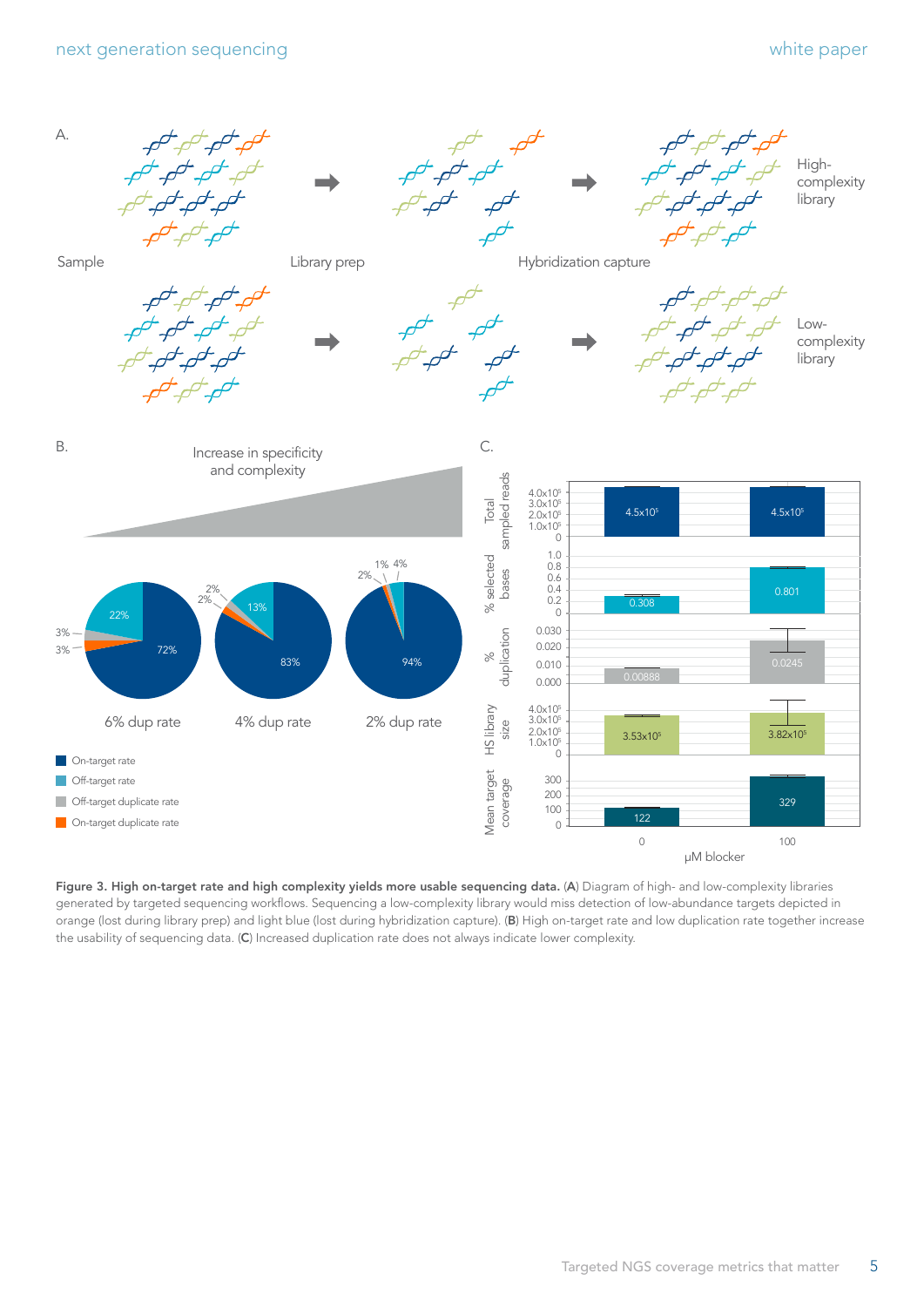## High uniformity decreases the amount of usable sequencing data needed per sample

Uniformity describes the distribution of observed coverage values across the entire population of targets. Different target sequences will have different enrichment efficiencies in the hybrid capture workflow which results in some targets with high coverage and some targets with low coverage. Although uniformity depends on the entire distribution of observed coverage values, it is impractical to describe every data point in the distribution to convey uniformity. Therefore, uniformity calculations attempt to simplify the distribution of observed coverage values across the entire population of targets into a single value. Uniformity is calculated after off-target and duplicated sequences are removed.

- Picard analysis tools offer a simple estimate using the Fold-80 Base Penalty, which describes the fold of additional sequencing required to ensure that 80% of the targeted bases achieve at least the mean coverage. Fold-80 is calculated by the mean target coverage divided by the low 20th percentile coverage, and this method emphasizes the low coverage regions but omits the zero-coverage regions (Figure 4).
- An alternative method assesses a broader range of the coverage distribution by calculating the uniformity as a percentage of targeted bases that are observed within a defined range in normalized coverage, such as 50–200% of the mean target coverage (percent bases at 0.5–2.0X mean coverage). This can be calculated using the output from the same Picard analysis (HS Metrics).

It is important to understand the limitations of uniformity measurements. For example, the fold-80 metric has the caveat that zero-coverage targets are completely excluded from its calculation. Fold-80 is also based on just two values out of the entire coverage distribution histogram. Uniformity estimated by the fold-80 metric may remain the same or even improve with additional drop-outs or zero-coverage regions in the hybridization capture assay (Figure 4). To illustrate this, data simulation for a panel targeting the ACMG59 genes (reference [https://www.ncbi.nlm.nih.](https://www.ncbi.nlm.nih.gov/clinvar/docs/acmg/) [gov/clinvar/docs/acmg/](https://www.ncbi.nlm.nih.gov/clinvar/docs/acmg/)) was carried out. This model panel had a starting uniformity of 1.41 fold-80 and 95% bases 0.5–2.0X mean coverage. 50 exons were selected randomly or by picking the ones with lowest coverage, and their coverage was converted *in silico* to zero. The fold-80 metric remained the same and did not reflect the complete loss in coverage for both random and lowest-coverage targets. The uniformity calculation using the percent bases 0.5–2.0X mean coverage was more representative of the actual sample; it was sensitive to random target coverage loss but was still insensitive to loss of lowest-coverage targets (Figure 4). Therefore, uniformity measurements can obscure unexpected loss in coverage and cannot be used as a sole indicator for NGS assay performance. The goal of targeted sequencing is to provide complete coverage of all targets, including the low-abundance targets which may be lost when on-target rate and complexity are low.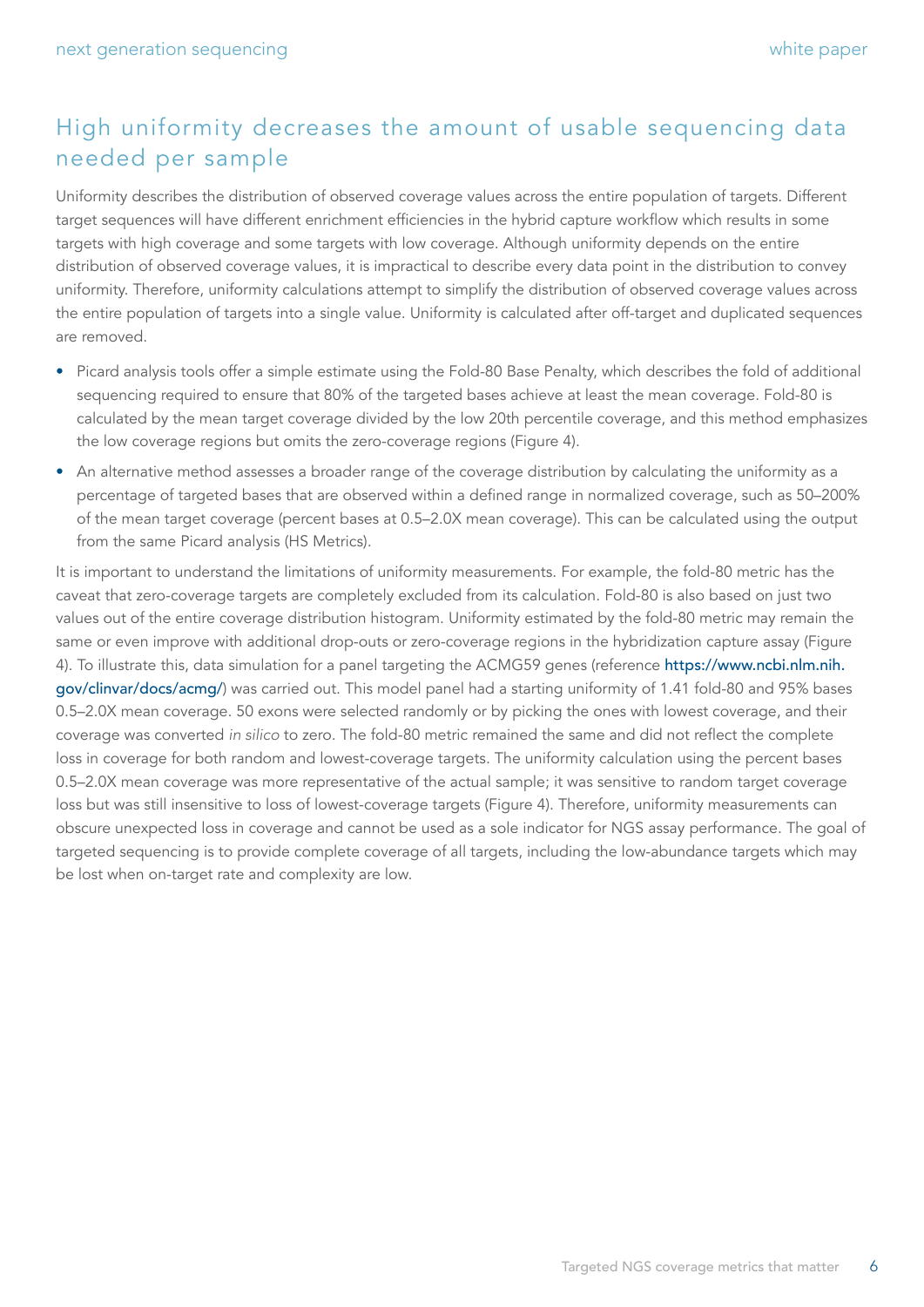

Figure 4. Loss of targets is challenging for uniformity measurements to detect. Comparison of coverage distribution and uniformity calculations for a simulated panel with target coverage loss. Target loss is highlighted in red in the histograms.

Optimizing uniformity allows more targets to achieve the required coverage without increasing the total sequencing depth. With lower uniformity, targets with highest coverage will consume more sequencing data than necessary at the cost of targets with lowest coverage. With higher uniformity, a greater proportion of the targeted regions will achieve required coverage level without the need for additional sequencing. As a result, more target bases can meet the minimum required coverage level without increasing the total sequencing depth. Depending on the size of the targeted regions, the coverage requirement, and the sequencer capacity, the optimization of uniformity may or may not allow additional samples to be sequenced in the same run. If the sequencing capacity saved by lower sequencing data size per sample is enough to cover additional sample(s), then higher uniformity allows a more efficient use of sequencing run.

## CONCLUSION

Achieving sufficient coverage across all intended targets of interest with the least amount of total sequencing data is the ultimate goal of targeted sequencing. Using a targeted NGS assay in your research with optimal sequencing efficiency maximizes specific capture of as many unique molecules of input DNA as possible but also uniformly across all targets. Efficiency improvements can be made in many steps of the hybridization capture workflow to improve on-target rate, complexity, and uniformity, but relying too heavily on a single metric can become counterproductive to sequencing efficiency optimization efforts. While all three sequencing metrics combined can provide guidance to researchers on sequencing efficiency or the sequencing cost, the best fit for the targeted sequencing solution depends on the researcher and the research project. Variable hybridization times, multiplexing, customizable panel designs and workflow protocols, and reliability of reagent quality are critical factors not captured even when analyzing multiple sequencing metrics. Flexibility in workflow setup and handling are key in accommodating the varied and changing needs of researchers using targeted NGS. All these metrics must be taken into consideration when choosing the best NGS products for your investigations.. For more information about NGS workflows, methods, and applications, download our [Targeted sequencing guide](https://go.idtdna.com/targeted101-app-guide.html). To learn about the on-target rates and coverage of the [xGen Exome Research Panel v2](https://www.idtdna.com/pages/products/next-generation-sequencing/hybridization-capture/lockdown-panels/xgen-exome-research-panel-v2)\* during internal feasibility studies, download our white paper, [Consistent, comprehensive efficient: An improved human exome sequencing solution](https://go.idtdna.com/exome-v2-whitepaper.html).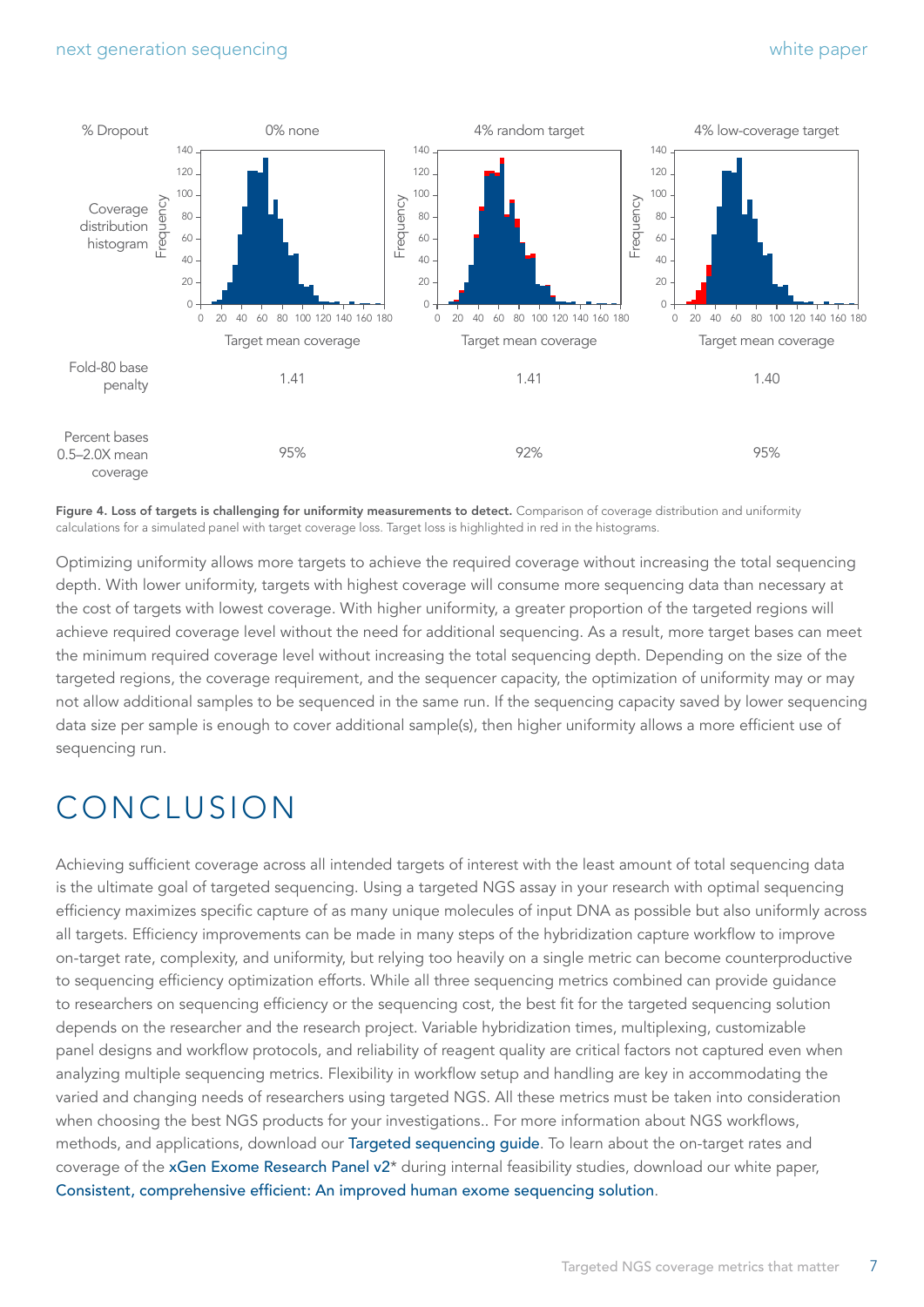## METHODS

To demonstrate NGS metrics, investigational hybridization capture reactions using a custom 57 kb [xGen hybridization capture panel](https://www.idtdna.com/pages/products/next-generation-sequencing/hybridization-capture/custom-probes-panels/xgen-lockdown-probes)\* were set up with or without the addition of [xGen Blocking Oligos\\*](https://www.idtdna.com/pages/products/next-generation-sequencing/hybridization-capture/blockers/blocking-oligos). Sequencing data was subsampled to 450K reads before analysis using the Picard suite of tools described in the discussion sections.

ACMG59 gene list [6] was used to extract the coding sequences from the RefSeq 109 database as targets in the simulation. Sequencing reads were simulated for the 1217 extracted targets in ACMG59 based on internal existing data. The sequencing reads overlapping with 50 randomly selected targets within ACMG59 were removed from the original simulation data to model the random dropout case. The sequencing reads overlapping with 50 targets with the lowest coverage level were removed from the original data to a simulate low-coverage dropout situation. The Fold\_80\_BASE\_PENALTY and the percent of target bases within 50–200% of the mean target coverage were calculated using Picard HsMetrics [[3](#page-7-2)]. The target coverage histogram was plotted for each of the three simulated situations, with blue denoting the actual coverage and red denoting the coverage being dropped (Figure 4).

## REFERENCES

- <span id="page-7-0"></span>1. Schwarze K, Buchanan J, Taylor JC, et al. [Are whole-exome and whole-genome sequencing approaches cost](https://pubmed.ncbi.nlm.nih.gov/29446766/)[effective? A systematic review of the literature](https://pubmed.ncbi.nlm.nih.gov/29446766/). Genet Med. 2018;20(10):1122-1130.
- <span id="page-7-1"></span>2. Samorodnitsky E, Datta J, et al. (2015) [Comparison of custom capture for targeted next-generation DNA](https://pubmed.ncbi.nlm.nih.gov/25528188/)  [sequencing](https://pubmed.ncbi.nlm.nih.gov/25528188/). J Mol Diagn 17(1): 64-75.
- <span id="page-7-2"></span>3. Institute B (2019) Picard Toolkit. Broad Institute, GitHub repository <http://broadinstitute.github.io/picard/>.
- <span id="page-7-3"></span>4. Clark MJ, Chen R, et al. (2011) [Performance comparison of exome DNA sequencing technologies](https://pubmed.ncbi.nlm.nih.gov/21947028/). Nat Biotechnol 29(10): 908–914.
- <span id="page-7-4"></span>5. Sulonen AM, Ellonen P, et al. (2011) [Comparison of solution-based exome capture methods for next generation](https://pubmed.ncbi.nlm.nih.gov/21955854/)  [sequencing](https://pubmed.ncbi.nlm.nih.gov/21955854/). Genome Biol 12(9): R94.
- 6. Coriell Institute. [ACMG59 genes](https://www.coriell.org/1/NIGMS/Collections/ACMG-59-Genes). Accessed June, 2021.